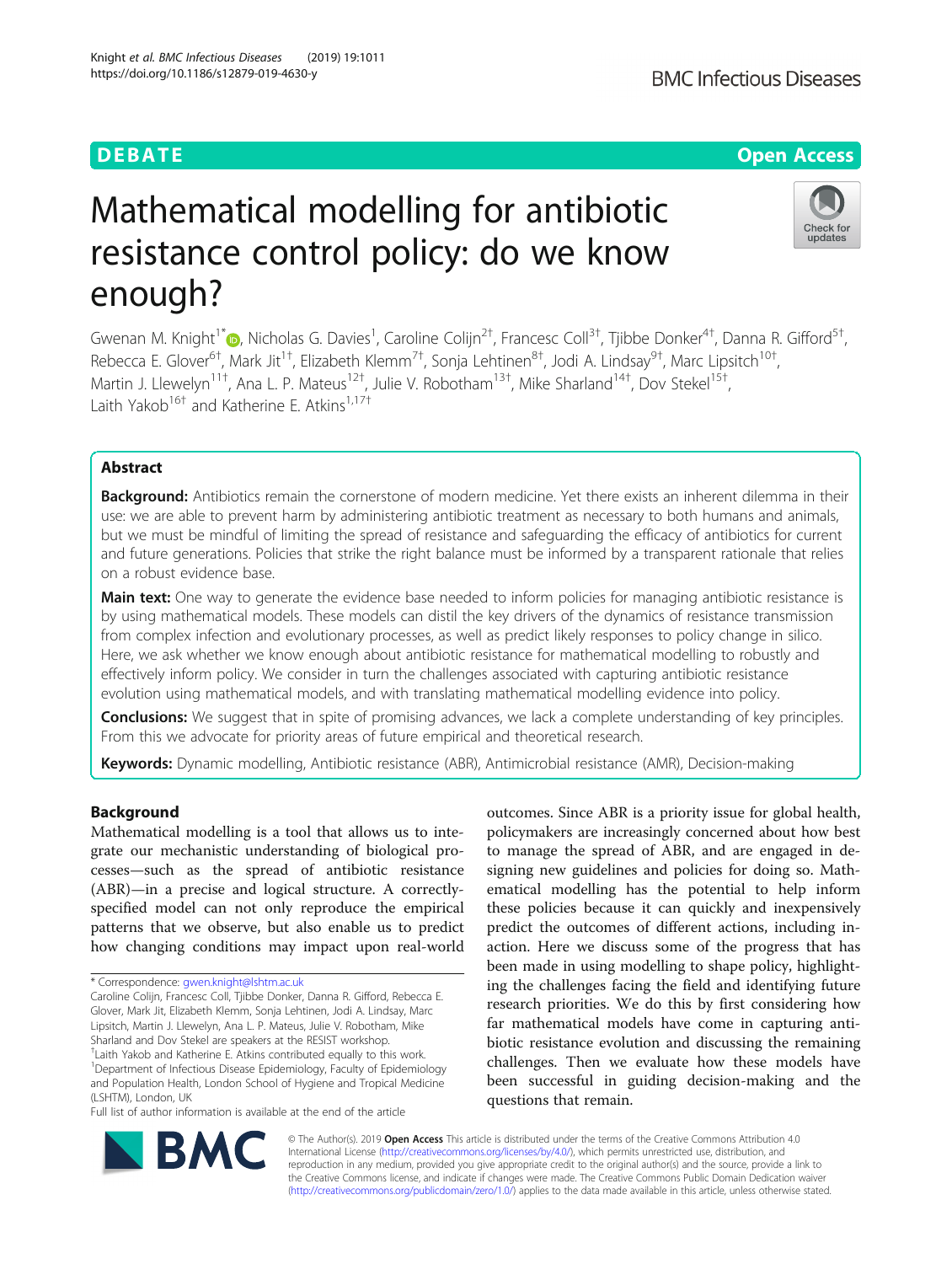#### Main text

## Capturing antibiotic resistance evolution with mathematical models

Before a mathematical model is deployed in decisionmaking, it must first convince us of its explanatory capabilities. In other words, before a model can be used as a reliable guide for policy, it must be able to recapitulate the empirically-observed prevalence of resistance — typically reported as either the number of cases of resistant infections or the proportion of bacterial isolates exhibiting resistance — at the appropriate local, regional, national or international level. This is not a simple task. Fully capturing these observations 'from the ground up' requires understanding: (i) how bacteria acquire resistance, whether by horizontal transfer of resistance genes or de novo mutation  $[1]$  $[1]$  $[1]$ ; (ii) how these resistant cells proliferate, both within and between hosts; (iii) which forces, including antibiotic exposure, select for the transmission of resistant over non-resistant strains across diverse environments; (iv) how the circulation of resistant strains translates to reported numbers of infections or carriage episodes of resistant strains in different settings, for each "bug-drug" combination; and (v) how diagnostic, sampling, culture and typing methods affect our data on ABR incidence and prevalence.

Selection for and against antibiotic resistance The basis for the dynamics of antibiotic resistance is Darwinian evolution. The presence of an antibiotic selects for a higher frequency of organisms resistant to that antibiotic, because resistance to treatment confers those strains a benefit over susceptible strains [\[1\]](#page-6-0). Conversely, many models have assumed that resistance genes impose costs for the bacteria that carry them, resulting in resistant bacteria having lower fitness in the absence of antibiotics  $[2]$  — an assumption which is generally, but not universally, borne out by observation [\[3](#page-6-0), [4](#page-6-0)]. Accordingly, the strength of selection for resistance depends upon the balance between the benefits and costs of resistance. A corollary of assigning a cost to resistance is the 'time-reversibility' of evolution — that is, if antibiotic use is removed, resistance is counterselected and should equilibrate to the same frequency as before the introduction of the antibiotic [\[5\]](#page-6-0). Further, the between-host transmission of resistant bacterial strains, as opposed to de novo mutation or horizontal acquisition of resistance genes by bacteria, is generally assumed to be an important driver in the maintenance of antibiotic resistance  $[6]$ . These principles are naturally articulated within mathematical models that capture the dynamical processes of transmission, colonization, and treatment.

Competition (likely) exists between resistant and sensitive strains While some models of ABR account

only for the transmission of resistant strains, there is growing recognition that tracking the dynamics of sensitive strains is important as well  $[6]$  $[6]$ , especially if these strains are competing for limited resources: a finite niche within an individual person, and a finite number of people to colonise. These competitive dynamics substantially impact resistance evolution in both empirical studies [[7](#page-6-0)–[9](#page-6-0)] and theoretical mathematical models [[10](#page-6-0)–[12](#page-6-0)]. These modelling studies emphasize that competition between resistant and sensitive strains can occur both at the within- and the between-host level, and the relative importance of competition at these two levels can drive resistance evolution in opposing directions [\[13\]](#page-6-0). Competition also occurs between commensal and pathogenic bacteria occupying the same niche, with some unculturable competitors that are also affected by antibiotic exposure; this has only recently come to light with the advent of rapid affordable deep sequencing technology and associated analysis [\[14](#page-6-0)]. Further theoretical work and empirical investigation will permit a more precise characterisation of the competitive dynamics between resistant and sensitive strains, allowing us to establish ecologically sound principles for modelling competition both within and between hosts.

Transmission networks and heterogeneity of exposure to antibiotics Modelling is beginning to help us understand the geographic networks of ABR transmission [[15](#page-6-0), [16\]](#page-6-0) in hospitals, communities, agricultural settings, and the environment. Paired with analysis of UK patient movement data, modelling has revealed the importance of locally circulating ABR [[17](#page-6-0)]. Local outbreaks in ABR hotspots such as hospitals and long-term care facilities, which feature high antibiotic use and, often, immunocompromised patients, are generally better documented than broader patterns of community acquisition. Where detailed patient data do exist – often in the intensive care setting – stochastic mathematical models are now being used to assess the extent of transmission attributable directly to patients, healthcare workers or indirectly to the facility's environment [[18\]](#page-6-0). Combining mathematical and phylodynamic modelling in the advent of cheaper sequence data is likely to present new opportunities to further understand the sources of health care-acquired resistant infections [\[19\]](#page-6-0); a better understanding of the role that non-patients and healthcare workers can play in resistance outbreaks may follow. Further, modelling has also been used to suggest that a greater proportion of antibiotic resistant bacteria is acquired in the community than in the hospital setting [\[20](#page-6-0), [21](#page-6-0)], and hence that antibiotic stewardship efforts should include the community. While the importance of agricultural antibiotic use for human health is debated, modelling results have suggested that curtailing antibiotic growth promotion in livestock will be of less benefit than reducing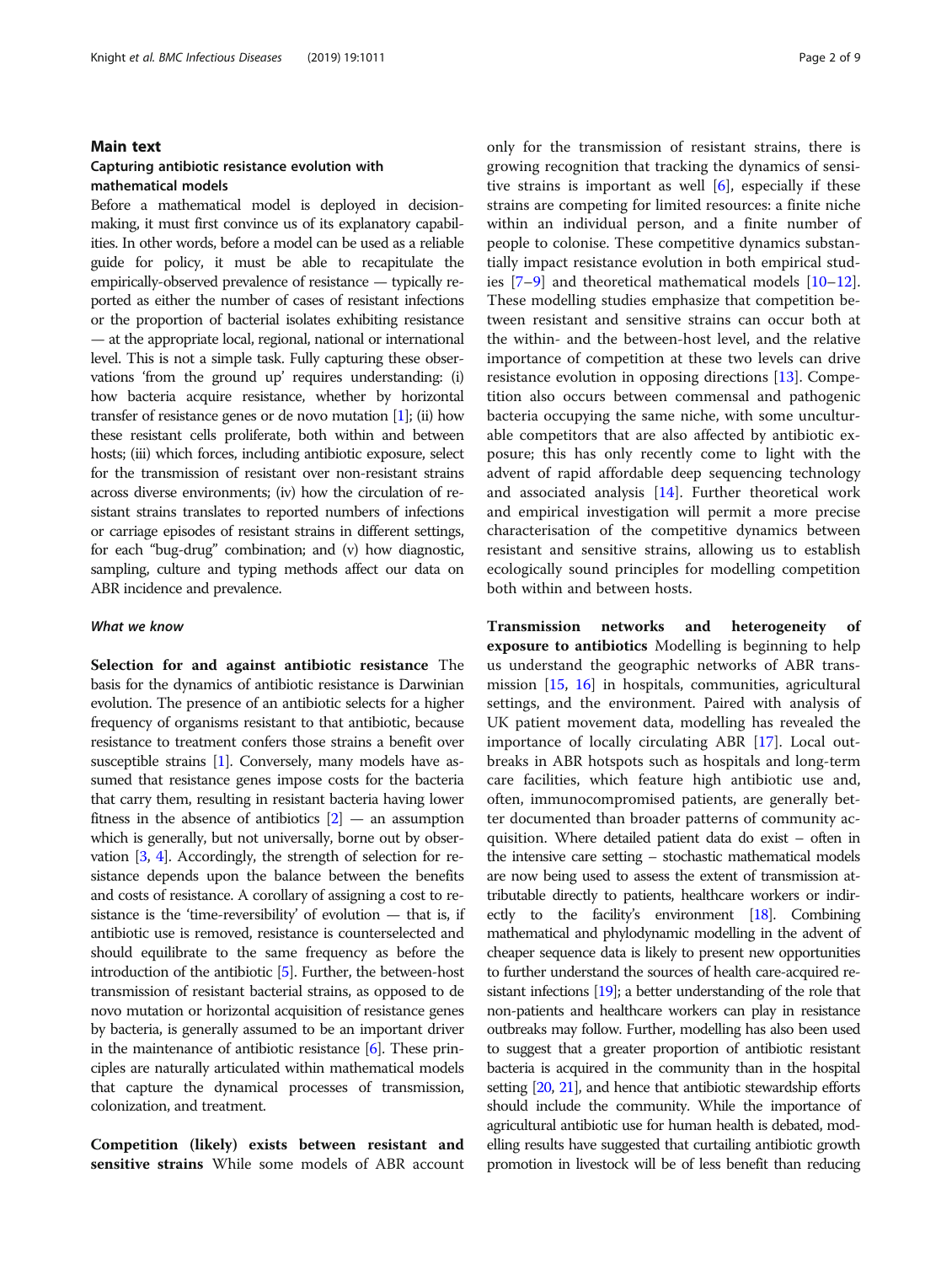animal-to-human transmission [\[22](#page-6-0), [23\]](#page-6-0). Sequence data is likely to further our understanding of transmission from agricultural sources [\[24](#page-6-0), [25](#page-6-0)]. All told, mathematical modelling is helping us to understand how resistance spreads in specific settings and within specific groups.

#### Challenges remaining

Lack of precise understanding of selection pressure Beyond the empirically well-supported hypothesis that greater antibiotic use by individuals in a population selects for a higher frequency of resistance among bacteria circulating in that population  $[26, 27]$  $[26, 27]$  $[26, 27]$  $[26, 27]$  $[26, 27]$ , we have not yet convincingly identified the major drivers of the spread of resistance at the population level. One difficulty lies in explaining what maintains coexistence between resistant and non-resistant strains over long periods of time, when simple models predict that, depending upon the average antibiotic consumption rate in a population, either resistant or sensitive strains should competitively exclude the other [[6,](#page-6-0) [28\]](#page-7-0). A number of recent studies have proposed potentially complementary mechanisms — e.g. balancing selection caused by within-host competition [[10,](#page-6-0) [28](#page-7-0)], variable selection for resistance over heterogeneous genetic backgrounds [\[29](#page-7-0), [30](#page-7-0)], or population heterogeneity in treatment rates  $[28, 31]$  $[28, 31]$  $[28, 31]$  $[28, 31]$  $[28, 31]$  — which may each be capable of explaining this empirically-observed coexistence [[13](#page-6-0)]. The relative importance of these and other mechanisms will vary depending upon the pathogen and setting, but remains to be identified for any one case.

A further difficulty in characterizing selection pressures for resistance is that a substantial proportion of variation in resistance to specific antibiotics between populations is not explained by variation in the consumption of those antibiotics: identifying interactions between co-selection of resistance determinants [[29](#page-7-0), [30](#page-7-0)], bystander selection [[31](#page-7-0)], and other forces selecting for resistance is crucial for a complete understanding of resistance evolution. In principle, model calibration to empirical data could help to choose between alternative mechanisms. There is no shortage of hypotheses for what may contribute to the spread of resistance; what is needed is convincing empirical evidence to identify the most important forces shaping resistance evolution. Finally, on top of these uncertainties, mathematical models overlay a suite of additional and much less understood assumptions — the within-host dynamics of the bacteria within the microbiome, the social mixing patterns of individuals and the existence and strength of coselection. It is precisely the interplay between all these factors that drastically changes what the models actually predict [[11,](#page-6-0) [13\]](#page-6-0).

Setting-specific model calibration and data availability Recent work has begun to calibrate models to empirical data on the relationship between antibiotic consumption and resistance [[10,](#page-6-0) [13\]](#page-6-0), with the aid of databases linking antibiotic use and resistance at a country or state level, such as the European Centre for Disease Prevention and Control's European Antimicrobial Resistance Surveillance Network (ECDC EARS-Net) [\[32](#page-7-0)], the Center for Disease Dynamics, Economics & Policy ResistanceMap [[33\]](#page-7-0), and the World Health Organization's Global Antimicrobial Resistance Surveillance System (GLASS) [\[34](#page-7-0)], as well as a host of national surveillance systems. However, these data appear insufficient to distinguish the mechanisms that govern the selection pressure that underpins the dynamics of resistant strains [[13](#page-6-0)]. While, to date, this calibration has only been attempted in the context of a small subset of bacteria-treatment combinations, it is likely that these general limitations will extend to the wider group of pathogens. To distinguish the mechanisms or set of mechanisms generating the resistance dynamics we observe will require investigation of within-host strain diversity, strain epidemiology, and the demography and geography underlying transmission. It will also require consideration of data and properties of a more diverse set of potentially-pathogenic bacteria, as well as commensal and environmental bacteria, than the commonly used example of Streptococcus pneumoniae [\[10](#page-6-0), [13](#page-6-0), [28,](#page-7-0) [29](#page-7-0), [35](#page-7-0)].

Transmission networks and heterogeneity of exposure to antibiotics Despite the advances in using mathematical models to disentangle the role of different groups of hosts in the transmission of resistance, elucidating the connections between, and the relative importance of, the heterogeneous environments in which resistance evolves remains a key problem. Both hotspots of ABR acquisition (which could be related to geographical areas/types of food-production systems/healthcare settings) and the most relevant pathways for exposure are unclear. For modelling to inform where to direct interventions, it must span these diverse environments. In doing so, it has the potential to help resolve some of the most contentious debates in ABR policy, such as the relative importance of agricultural, environmental, community and health-care reservoirs as sources of resistant infections.

Difficulty in quantifying fitness costs Open questions remain regarding how to quantify the fitness costs associated with resistance. How large are the costs? Do they manifest as reductions in within-host growth, betweenhost transmissibility, infectivity, or all three? Mathematical modelling can, in principle, be used to estimate the magnitude of fitness costs associated with resistance directly from epidemiological data [[10](#page-6-0), [13](#page-6-0), [36](#page-7-0)–[39](#page-7-0)]. However, fitness is a highly location-, time- and strain-specific characteristic [\[40,](#page-7-0) [41\]](#page-7-0); care must be taken not to overgeneralise. As mathematical modelling predictions depend crucially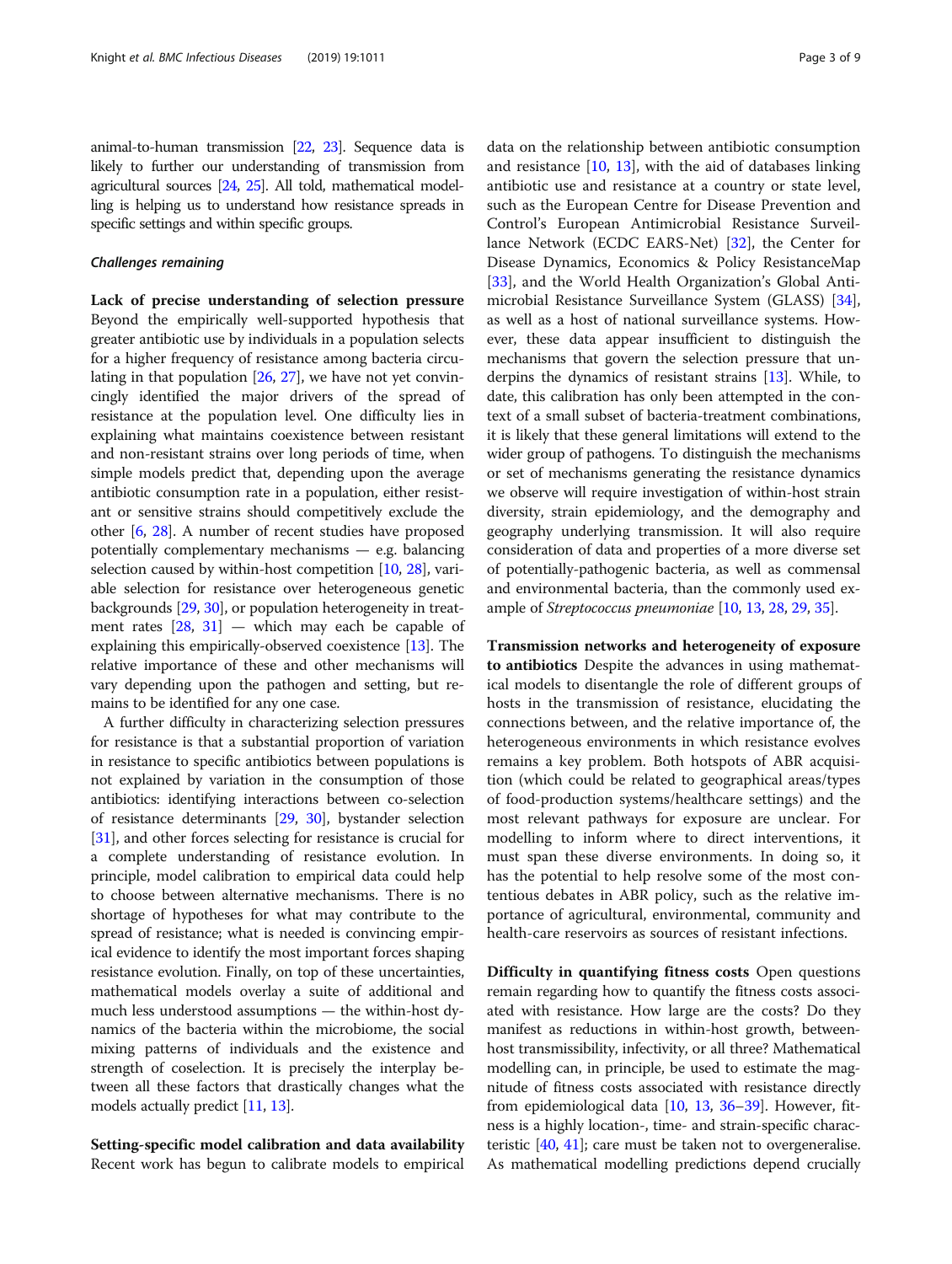on competitive strain dynamics, which in turn depend on resistance cost, the unknown effect of a combination of synergistic or antagonistic interactions [[42](#page-7-0)] make model predictions highly uncertain. Moreover, although it is implicitly assumed by mathematical models, there is no overwhelming evidence to suggest that costs to resistance genes are unavoidable, whether truly cost-free resistance mutations will eventually arise, or whether backmutations towards lesser resistance would spread under a reduction of antibiotics.

#### Translating mathematical modelling evidence into policy

Mathematical modelling has the potential to test policy interventions in silico, and hence to help us both understand the relevant components in complex systems and assess their relative impact and potential cost-effectiveness both as standalone policies [[43](#page-7-0)–[45\]](#page-7-0) and as elements of combination ("bundled") policies [[46](#page-7-0)]. This approach can then be used to predict the impact of updating the interventions or extending them long term.

## What we know

The usefulness of mathematical models for health policy decision-making Although a comprehensive overview of the use of mathematical models in health policy [[47](#page-7-0)] cannot be given here, it is clear that infectious disease models currently provide crucial evidence for public health decision making in many areas. A prime example is the use of mathematical models to support vaccination recommendations by National Immunization Technical Advisory Groups (NITAGs), such as the UK's Joint Committee on Vaccination and Immunisation (JCVI) [\[48\]](#page-7-0). In this and other well-established areas of health policy, predictions from mathematical models are translated into health economic terms by expressing health burdens in standardised units, e.g. quality-adjusted life years (QALYs) or disability-adjusted life years (DALYs). This allows the efficiency and affordability of alternative interventions to be assessed and compared in terms of the monetary cost per QALY gained or DALY averted. Although at present this economic framework is not widely used for questions relating to the control of resistant infections, recent estimates of resistance-attributable standardised health burdens [[49,](#page-7-0) [50\]](#page-7-0) are beginning to make this possible [\[51\]](#page-7-0).

#### Challenges remaining

Lack of validated models As we have discussed above, the widespread use of dynamic modelling is lacking for many current ABR control policies due to the challenges we face in understanding and quantifying ABR transmission [[52\]](#page-7-0). This can mean that we lack a framework for assessing interventions that are rolled out. For example, in the UK, the impact of a recent policy change from broad to narrow spectrum antibiotic usage, with a particular focus on reducing the rate of C. difficile infection [[53\]](#page-7-0), was not supported with predictive modelling, potentially hampering our ability to optimally assess this intervention in a timely manner. In general, a key function of dynamic models is to predict the time scale on which changes are expected to occur following interventions, and in general this has not been done systematically despite some efforts [[13](#page-6-0), [54](#page-7-0), [55](#page-7-0)]. As a result, ABR modelling is underdeveloped relative to other areas of infectious disease modelling that support decision-making, such as vaccine policy where model calibration is a key require-ment for a model to be fit for purpose [\[56](#page-7-0), [57](#page-7-0)].

Questions of outcomes In managing the challenge of antibiotic resistance, our goal is not to reduce resistance per se, but to mitigate the health burdens that are caused by resistance. In other words, resistance is only a problem insofar as it leads to worse health outcomes. But how to calculate the attributable health burdens of resistance is an active area of research, and accordingly this remains a barrier to developing informed policy. Rather like climate change, policies must be enacted now to have an impact in the long term  $[58]$  $[58]$ , but the potential long-term benefits of avoiding resistance must be balanced against the low cost, convenience, and lifesaving potential of antibiotics. Hence, a key area for modelling is the burden of current and future ABR, in terms of morbidity, mortality and economic impact: widelycited cited projections use have been produced for worldwide ABR burden by 2050 [[59\]](#page-7-0), while current and future burden has been estimated in more rigorous frameworks for European countries [\[50](#page-7-0), [60](#page-7-0)], but better data and methods of attribution are needed to inform parameters such as attributable mortality [[49](#page-7-0), [61](#page-7-0)]. Moreover, predictions of future burdens should be tied where possible to a mechanistic understanding of how resistant infection incidence is likely to evolve over time, as described in the prior section.

A complication of quantifying the attributable burden of resistance lies in identifying the counterfactual to a resistant infection: that is, whether calculating the health burden of resistance requires comparing a resistant infection to a susceptible infection, or to no infection at all. This counterfactual would not be the same for all pathogens and settings [[62](#page-7-0)]. The incidence of the syndrome will also vary: for total burden it is the combination of prevalence of resistance with incidence of syndrome that matters, and these in turn may be affected by rates of antibiotic use and/or prevalence of resistance [\[63](#page-7-0)]. Reducing this complexity down to an index that can be easily communicated can give insight into how resistance levels are changing in time and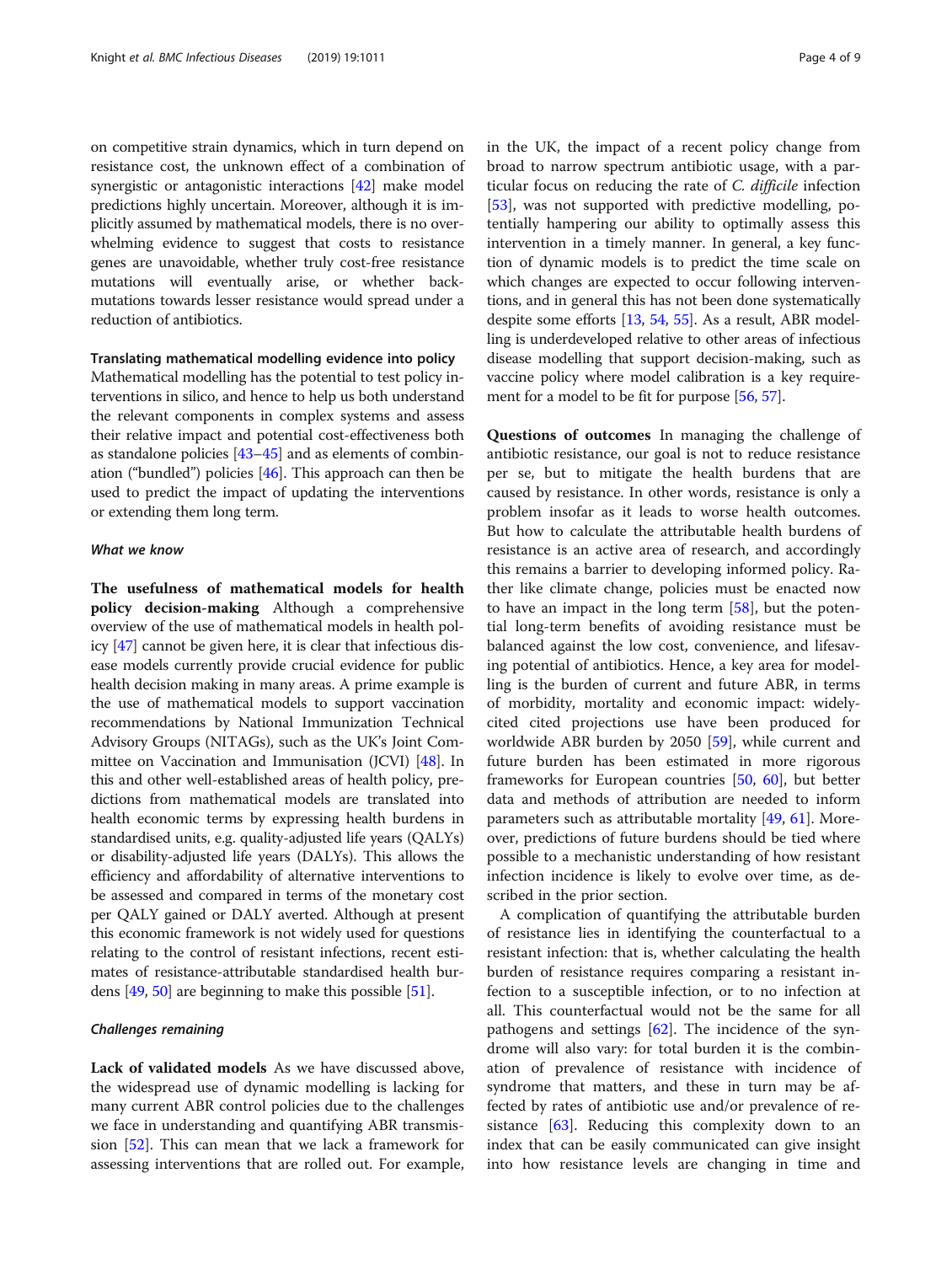space [\[64](#page-7-0)]. These estimates are important not only for policy makers, but also for properly incentivizing the development of new antibiotics.

The case of antibiotic stewardship A key intervention is antibiotic stewardship: preserving the efficacy of antibiotics by limiting their unnecessary use, optimising dosages and durations of treatment, and using drugs or combinations of drugs that limit selection for resistance. A major impediment to effective stewardship is that we do not know exactly what features of antibiotic use drug, dosage, length versus frequency of treatment episodes — are most important for promoting resistance, and yet these factors may have a significant impact upon resistance evolution (e.g. [\[35,](#page-7-0) [65](#page-7-0)]) and could help to explain the variation in resistance between settings that is not explained by the volume of antibiotic consumption alone. This may be due to the complexity of determining how to measure resistance and antibiotic consumption, how to weigh up the importance of antibiotic use across different populations (e.g. humans versus livestock), and what constitutes "appropriate" treatment [[66\]](#page-7-0).

In some settings, policies reducing antibiotic use—either overall or within specifically targeted classes— have been associated with reductions in resistance [[67](#page-7-0)-[71](#page-8-0)]; however, these conclusions have not been universal (e.g. [[72,](#page-8-0) [73\]](#page-8-0)). Results vary due to key unknowns: notably, whether reduced antibiotic use will always reduce resistance, at what rate increased use will increase resistance, whether a given population is at equilibrium resistance prevalence and how fast these equilibria are reached. With this level of uncertainty, mechanistic models are often unable to robustly capture the dynamics and instead statistical trend prediction or machine learning has been employed. For example, in analysing trends for 72 pathogen-antibiotic combinations across the United States, statistical modelling has recently suggested that broadly-distributed, low-intensity use was more strongly associated with resistance levels than repeated use of antibiotics [[74\]](#page-8-0). Since repeated use might represent the 'low-hanging fruit' of antibiotic stewardship efforts, this finding highlights a potential policy challenge.

One area where discussion of ABR policy has been most led by mathematical models is the long-standing debate over whether rotating antibiotics (that is cycling the use of a single antibiotic class within a single population) or using different combinations (mixing antibiotic classes within one population or combining antibiotics classes within individual patients) better prevents resistance acquisition (see [[6\]](#page-6-0) for a wider discussion). Diverse predictions provide insight into underlying process, but prevent universal conclusions from being drawn and modelling may be best viewed as complementary to clinical trials [[75\]](#page-8-0). This highlights how far we have to go to

understand the selection and transmission of resistance under antibiotic treatment.

The case of vaccination Vaccination has been proposed as a means of mitigating the burden of resistant infections [[59](#page-7-0)]. Bacterial vaccines can be used to prevent infections that may otherwise require treatment with antibiotics, while viral vaccines can prevent diseases such as influenza which are often treated inappropriately with antibiotics. Mathematical frameworks have been developed for modelling the broader reduction in prevalence of infection due to vaccines [[59](#page-7-0), [76\]](#page-8-0), as well as for estimating the impact of viral vaccines on antibiotic use and resistance [\[51](#page-7-0)]. However, the long-term impact of bacterial vaccination on the evolution of antibiotic resistance is complex (reviewed in [[45](#page-7-0)]), and uncertainties over what drives resistance evolution lead to varying predictions concerning whether vaccination inhibits or promotes the long-term evolution of antibiotic resistance, where the nature of competition between resistant and sensitive strains has been identified as crucial for determining the impact of bacterial vaccination on resistance [[13](#page-6-0), [77\]](#page-8-0).

The case of diagnostic tests The promise of rapid diagnostic tests — or substitutes such as machine-learningguided clinical histories  $[78]$  – is the potential to alleviate some of the uncertainties surrounding which antibiotics should be prescribed for a suspected bacterial infection. Nonetheless, the evidence of clinical impact on antibiotic use is sparse [\[78](#page-8-0)–[80](#page-8-0)] and few studies have investigated the impact on antibiotic use or resistance [\[52\]](#page-7-0). In this situation, modellers must work closely with microbiologists and clinicians to develop tools that correctly capture what is being empirically measured as well as guiding surveillance system design; only then can models precisely determine the relative impact of interventions. It will be important to distinguish the short-term benefits of optimizing treatment [\[78](#page-8-0)] from the longer-term effects of more appropriate treatment on the evolution of resistance [[81\]](#page-8-0).

The case of clinical trials A significant barrier to determine competing risks of policy interventions is the lack of standardisation of resistance outcomes in current clinical trials. There is a limited number of strategic trials comparing alternative antibiotic regimens, but the majority either do not measure ABR outcomes at all, or compare different types of clinical samples, taken at different times, with widely varying phenotypic and genotypic methods. This makes comparison between studies very difficult and prevents the assessment of optimal outcomes from an "ABR perspective". There is an urgent need to provide some harmonisation and guidance on assessment of resistance outcomes - including some early form of standardisation of units of resistance at an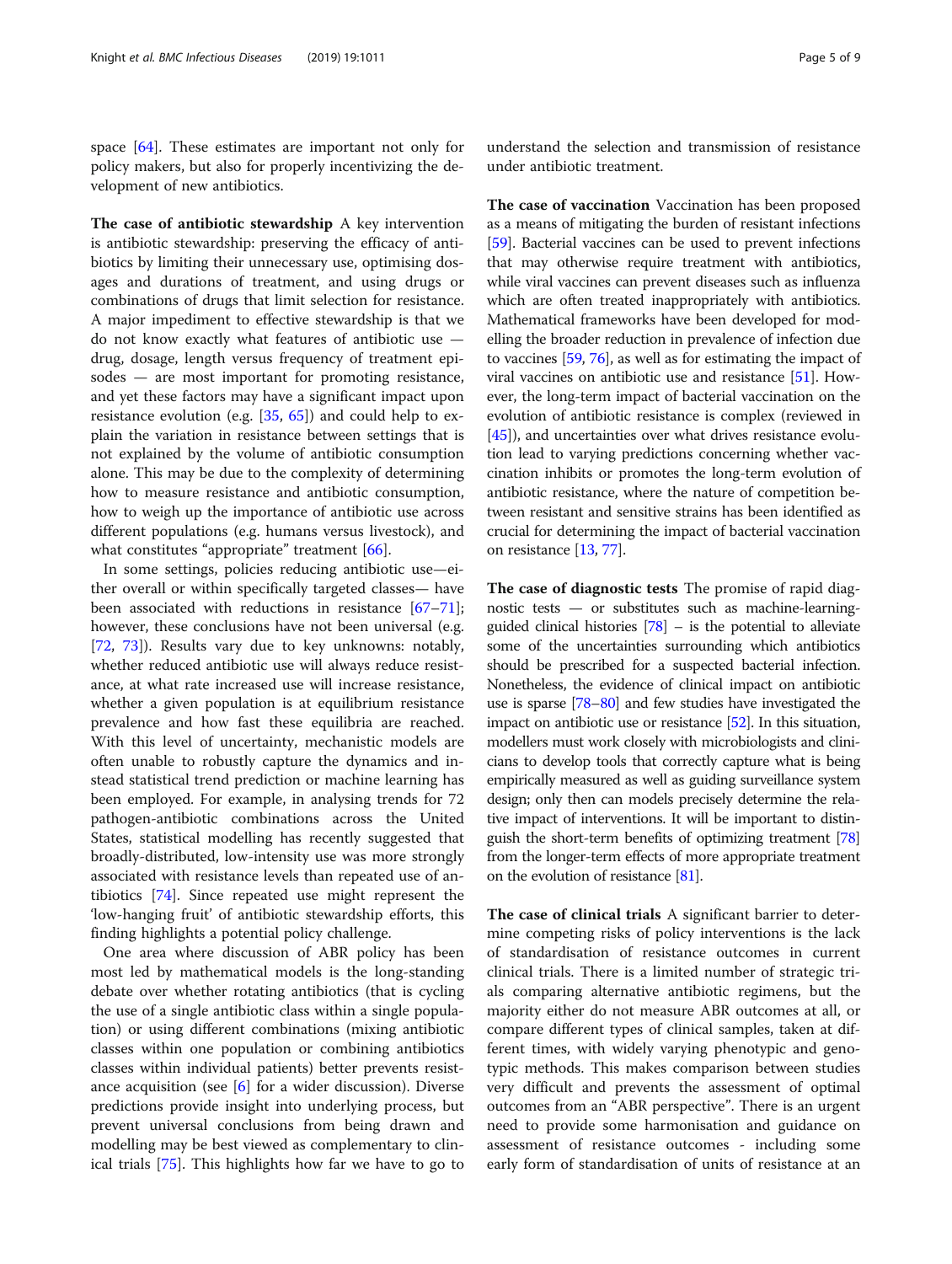individual and population level [[64](#page-7-0)]. Major policy interventions under consideration, for example, mass drug treatment with azithromycin [[82\]](#page-8-0), will include formal drug toxicity and clinical cost benefit assessments, but cannot currently include any formal assessment of adverse effects on drug resistance in the population as there is no standard methodology to use. This has the effect of downgrading potential ABR adverse outcomes, with policy decisions driven by cost/toxicity factors that can be formally measured. This inevitably limits the modelling support that can be done to aid intervention design for ABR control.

Prioritizing resources Determining where to target policies — for example, towards the agricultural community or at interventions such as improved sanitation — is hampered by a lack of quantification of the source and drivers of ABR [[83](#page-8-0)]. Building modelling into established protocols for decision making, such as is done for vaccines in the UK [\[48\]](#page-7-0) and formally assessing interventions as they are rolled out would improve decision making. In particular, models that determine the differential impact of interventions by geographical setting could be used to inform the development of national action plans [\[84\]](#page-8-0).

Surveillance of trends Fundamentally, modelling for policy requires some assessment of trend: to improve modelling requires better granular surveillance data on trends in ABR in different environments (e.g. [[85](#page-8-0)]) as well as a better understanding of the relationships driving these trends. Reduction in ABR must also be consistent with policy aims—such as reducing overall infection prevalence or mortality—which may require increasing the use of antibiotics. Modellers must be sensitive not only to ABR dynamics, but the context within which a given policy sits.

#### Conclusions

Mathematical models are needed to make good decisions about how to manage ABR, because they make understanding the complexities of resistance evolution more manageable. Therefore, the mechanistic framework of mathematical models provides a valuable opportunity to both quantify ABR transmission and understand how to optimise usage of antibiotics and other interventions. Mechanistic models implicitly capture aspects of antibiotic resistance that we find more intuitive, such as the selection of antibiotic resistance in the presence of antibiotics and the existence of fitness costs of resistance. Accordingly, mathematical models can also help us to formulate novel ways of managing resistance.

However, the current state of mathematical modelling of ABR has both conceptual and empirical gaps, which urgently need to be filled given the importance of having good models. Model results tell us that details matter:

## Table 1 Priority areas for ABR mathematical modelling to inform policy

(1) Explaining population level resistance trends: testing and combining current model structures with diverse multi-level datasets. While there exists a suite of plausible mechanisms that may drive trends in resistance evolution, we currently lack the empirical data to evaluate the relative importance of these mechanisms. To resolve this difficulty, we will have to collect these data and systematically calibrate the suite of models to these data. Doing so will allow us to not only distinguish the underlying mechanism(s), but also to quantify other key parameters such as the strength of selection and competition for a particular bacteria and drug.

(2) Disentangling transmission routes: fitting models to data to generate a standardised modelling framework that shows the pathways of ABR will help to improve intervention targeting as well as to predict future burden.

(3) Translating model predictions to economic outcomes: evaluating the cost-effectiveness of competing ABR control strategies. Although the framework for integrating mathematical model predictions into economic frameworks exists in principle, more work is needed to develop methods specific to antibiotic resistance, such as calculating the shortand long-term costs of antibiotic resistance across priority pathogens and correctly identifying counterfactual scenarios that are contingent on the epidemiology of the pathogen and its setting. Adopting a standardized approach for evaluating the efficiency and optimality of strategies would be invaluable across hospital settings, where arguably the need is greatest.

the strength of selection, the type and strength of fitness costs and the extent of competition between resistant and sensitive strains all change the dynamics of resistance evolution. However, without being able to routinely inform and calibrate these models with comprehensive epidemiologic data, we currently lack confidence in model predictions, most notably at the larger regional and national scale. The potential drivers of resistance evolution that have been supported by or identified using mathematical models are numerous. Empirically testing these hypotheses would allow us to identify the mechanisms that really matter for informing policy.

Hence, whilst modelling has already been useful for developing policy in other areas of infectious disease control and, as such, there exist frameworks for integrating model predictions into an economic evaluation, there is much more to be done before mathematical modelling can robustly underpin ABR control policy. With this in mind, we propose three key goals (Table 1) that, if achieved, will help inform research across the ABR control strategy portfolio.

#### Abbreviations

ABR: Antibiotic resistance; DALYs: Disability-adjusted life years; ECDC EARS-Net: European Centre for Disease Prevention and Control's European Antimicrobial Resistance Surveillance Network; GLASS: World Health Organization's Global Antimicrobial Resistance Surveillance System; JCVI: UK Joint Committee on Vaccination and Immunisation; NITAGs: National Immunization Technical Advisory Groups; QALYs: Quality-adjusted life years

#### Acknowledgements

This discussion paper would not have been possible without the thoughtful presentations from the RESIST workshop speakers and interaction from the attendees. The Centre for Mathematical Modelling of Infectious Diseases and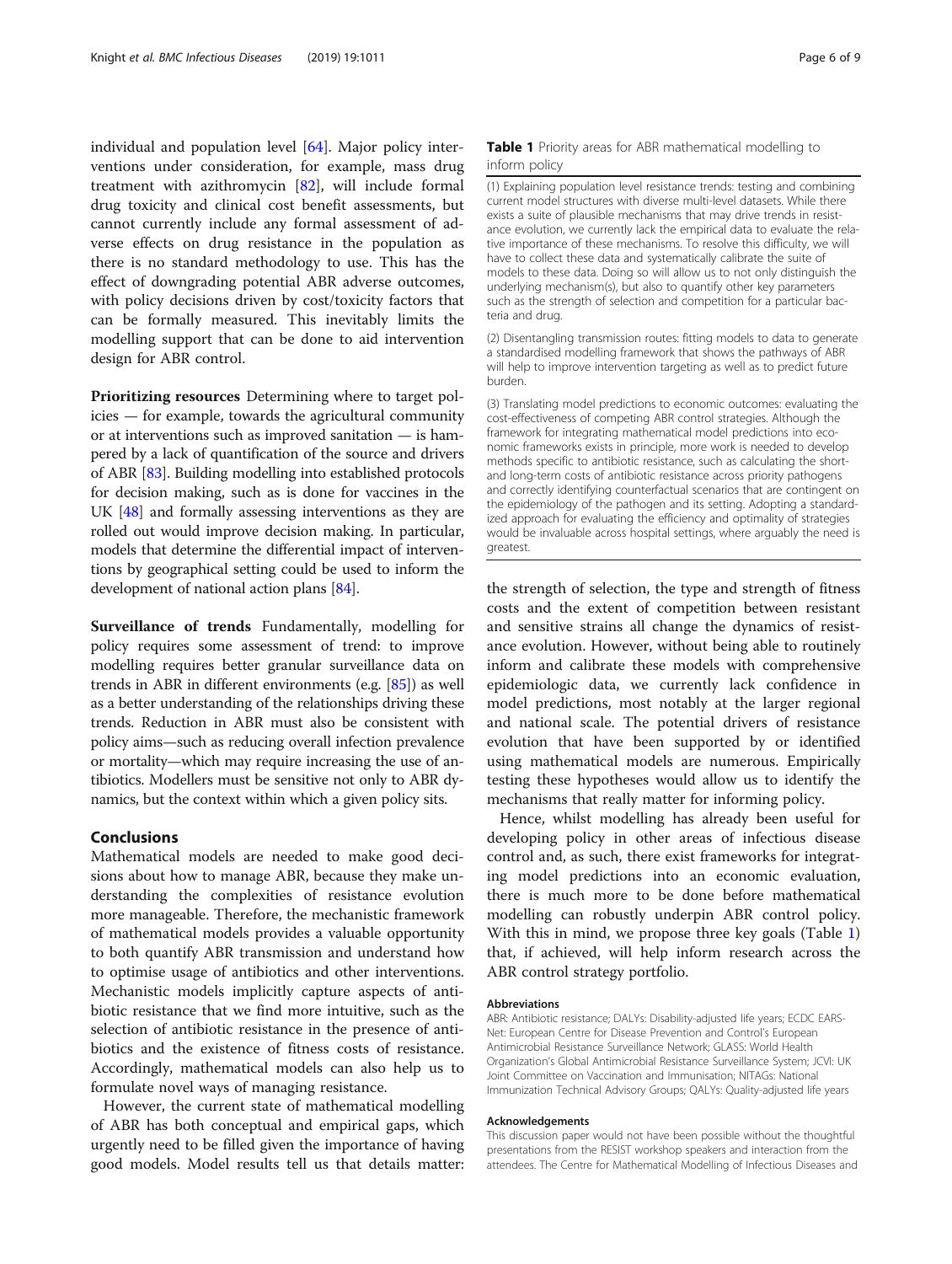<span id="page-6-0"></span>the AMR Centre — both at the London School of Hygiene and Tropical Medicine — funded the workshop.

#### Authors' contributions

GMK, NGD, LY and KEA wrote the first draft of the manuscript and were responsible for organising the RESIST workshop. All other authors (CC, FC, TD, DRG, REG, MJ, EK, SL, JAL, ML, MJL, ALPM, JVR, MS, DS) were speakers at the RESIST workshop and contributed to the final draft. All authors read and approved the final manuscript.

#### Funding

Funding for the RESIST workshop came from the Centre for Mathematical Modelling of Infectious Diseases (CMMID) and the Antimicrobial Resistance Centre at LSHTM. The funding body had no role in the design of the study and collection, analysis, and interpretation of data and in writing the manuscript.

# Availability of data and materials

Not applicable.

Ethics approval and consent to participate Not applicable.

#### Consent for publication

Not applicable.

#### Competing interests

Laith Yakob is a Section Editor of BMC Infectious Diseases. The authors declare that they have no competing interests.

#### Author details

<sup>1</sup>Department of Infectious Disease Epidemiology, Faculty of Epidemiology and Population Health, London School of Hygiene and Tropical Medicine (LSHTM), London, UK. <sup>2</sup>Department of Mathematics, Simon Fraser University, Burnaby, Canada. <sup>3</sup>Department of Infection Biology, Faculty of Infectious and Tropical Diseases, LSHTM, London, UK. <sup>4</sup>Nuffield Department of Medicine, University of Oxford, Oxford, UK. <sup>5</sup> Faculty of Biology, Medicine and Health, The University of Manchester, Manchester, UK. <sup>6</sup>Department of Health Services Research and Policy, Faculty of Public Health and Policy, LSHTM, London, UK. <sup>7</sup>Wellcome Trust, London, UK. <sup>8</sup>Big Data Institute, Li Ka Shing Centre for Health Information and Discovery, Nuffield Department of Medicine, University of Oxford, Oxford, UK. <sup>9</sup>Institute for Infection and Immunity, St George's, University of London, Cranmer Terrace, London, UK.<br><sup>10</sup>Center for Communicable Disease Dynamics, Department of Epidemiology, Harvard T. H. Chan School of Public Health, Boston, MA, USA. <sup>11</sup>Department of Global Health and Infection, Brighton and Sussex Medical School, Brighton, UK. 12Population Sciences and Pathobiology Department, Royal Veterinary College, London, UK. 13Modelling and Economics Unit, National Infection Service, Public Health England, London, UK. 14Paediatric Infectious Disease Research Group, St George's University of London, London, UK.<br><sup>15</sup>School of Biosciences, University of Nottingham, Loughborough, UK. <sup>16</sup>Department of Disease Control, Faculty of Infectious and Tropical Diseases, LSHTM, London, UK.<sup>17</sup>Centre for Global Health Research, Usher Institute for Population Health Sciences and Informatics, The University of Edinburgh, Edinburgh, UK.

#### Received: 20 March 2019 Accepted: 11 November 2019 Published online: 29 November 2019

#### References

- 1. Davies J, Davies D. Origins and evolution of antibiotic resistance. Microbiol Mol Biol Rev. 2010;74:417–33.
- 2. Niewiadomska AM, Jayabalasingham B, Seidman JC, Willem L, Grenfell B, Spiro D, et al. Population-level mathematical modeling of antimicrobial resistance: a systematic review. BMC Med. 2019;17:81.
- 3. Andersson DI, Levin BR. The biological cost of antibiotic resistance. Curr Opin Microbiol. 1999;2:489–93. [https://doi.org/10.1016/s1369-5274\(99\)00005-3.](https://doi.org/10.1016/s1369-5274(99)00005-3)
- 4. Vogwill T, MacLean RC. The genetic basis of the fitness costs of antimicrobial resistance: a meta-analysis approach. Evol Appl. 2015;8:284–95.
- 5. Andersson DI, Hughes D. Antibiotic resistance and its cost: is it possible to reverse resistance? Nat Rev Microbiol. 2010;8:260–71.
- 6. Blanquart F. Evolutionary epidemiology models to predict the dynamics of antibiotic resistance. Evol Appl. 2019;12:365–83.
- 7. Negri MC, Lipsitch M, Blázquez J, Levin BR, Baquero F. Concentrationdependent selection of small phenotypic differences in TEM betalactamase-mediated antibiotic resistance. Antimicrob Agents Chemother. 2000;44:2485–91.
- 8. Wargo AR, Huijben S, de Roode JC, Shepherd J, Read AF. Competitive release and facilitation of drug-resistant parasites after therapeutic chemotherapy in a rodent malaria model. Proc Natl Acad Sci U S A. 2007; 104:19914–9. <https://doi.org/10.1073/pnas.0707766104>.
- Lewnard JA, Tähtinen PA, Laine MK, Lindholm L, Jalava J, Huovinen P, et al. Impact of antimicrobial treatment for acute otitis media on carriage dynamics of penicillin-susceptible and penicillin-nonsusceptible Streptococcus pneumoniae. J Infect Dis. 2018;218:1356–66.
- 10. Davies NG, Flasche S, Jit M, Atkins KE. Within-host dynamics shape antibiotic resistance in commensal bacteria. Nat Ecol Evol. 2019;3:440–9.
- 11. Colijn C, Cohen T. How competition governs whether moderate or aggressive treatment minimizes antibiotic resistance. Elife. 2015;4. [https://](https://doi.org/10.7554/eLife.10559) [doi.org/10.7554/eLife.10559.](https://doi.org/10.7554/eLife.10559)
- 12. Yakob L, Riley TV, Paterson DL, Marquess J, Soares Magalhaes RJ, Furuya-Kanamori L, et al. Mechanisms of hypervirulent Clostridium difficile ribotype 027 displacement of endemic strains: an epidemiological model. Sci Rep. 2015;5. <https://doi.org/10.1038/srep12666>.
- 13. Davies NG, Flasche S, Jit M, Atkins KE. Competition and diversity determine vaccine impact on antibiotic resistance evolution: bioRxiv preprint. [https://](https://doi.org/10.1101/610188) [doi.org/10.1101/610188.](https://doi.org/10.1101/610188)
- 14. van Schaik W. The human gut resistome. Philos Trans R Soc Lond B Biol Sci. 2015;370:20140087.
- 15. Austin DJ, Anderson RM. Studies of antibiotic resistance within the patient, hospitals and the community using simple mathematical models. Philos Trans R Soc Lond B Biol Sci. 1999;354:721–38.
- 16. Cooper BS, Medley GF, Stone SP, Kibbler CC, Cookson BD, Roberts JA, et al. Methicillin-resistant Staphylococcus aureus in hospitals and the community: stealth dynamics and control catastrophes. Proc Natl Acad Sci U S A. 2004;101:10223–8.
- 17. Donker T, Henderson KL, Hopkins KL, Dodgson AR, Thomas S, Crook DW, et al. The relative importance of large problems far away versus small problems closer to home: insights into limiting the spread of antimicrobial resistance in England. BMC Med. 2017;15:86.
- 18. Wei Y, Kypraios T, O'Neill PD, Huang SS, Rifas-Shiman SL, Cooper BS. Evaluating hospital infection control measures for antimicrobial-resistant pathogens using stochastic transmission models: Application to vancomycin-resistant enterococci in intensive care units. Stat Methods Med Res. 2018;27:269–85.
- 19. Mather AE, Vaughan TG, French NP. Molecular approaches to understanding transmission and source attribution in nontyphoidal salmonella and their application in Africa. Clin Infect Dis. 2015;61(Suppl 4):S259–65.
- 20. Knight GM, Costelloe C, Deeny SR, Moore LSP, Hopkins S, Johnson AP, et al. Quantifying where human acquisition of antibiotic resistance occurs: a mathematical modelling study. BMC Med. 2018;16:137.
- 21. MacFadden DR, Fisman DN, Hanage WP, Lipsitch M. The relative impact of community and hospital antibiotic use on the selection of extended-spectrum beta-lactamase-producing Escherichia coli. Clin Infect Dis. 2019;69:182–8.
- 22. van Bunnik BAD, Woolhouse MEJ. Modelling the impact of curtailing antibiotic usage in food animals on antibiotic resistance in humans. R Soc Open Sci. 2017;4:161067.
- 23. Smith DL, Harris AD, Johnson JA, Silbergeld EK, Morris JG. Animal antibiotic use has an early but important impact on the emergence of antibiotic resistance in human commensal bacteria. Proc Natl Acad Sci. 2002;99:6434– 9. <https://doi.org/10.1073/pnas.082188899>.
- 24. Pires SM, Duarte AS, Hald T. Source attribution and risk assessment of antimicrobial resistance. Microbiol Spectr. 2018;6. [https://doi.org/10.1128/](https://doi.org/10.1128/microbiolspec.ARBA-0027-2017) [microbiolspec.ARBA-0027-2017.](https://doi.org/10.1128/microbiolspec.ARBA-0027-2017)
- 25. Ludden C, Raven KE, Jamrozy D, Gouliouris T, Blane B, Coll F, et al. One health genomic surveillance of Escherichia coli demonstrates distinct lineages and mobile genetic elements in isolates from humans versus livestock. MBio. 2019;10. [https://doi.org/10.1128/mBio.02693-18.](https://doi.org/10.1128/mBio.02693-18)
- 26. Goossens H, Ferech M, Vander Stichele R, Elseviers M, ESAC Project Group. Outpatient antibiotic use in Europe and association with resistance: a crossnational database study. Lancet. 2005;365:579–87.
- 27. ECDC (European Centre for Disease Prevention and Control), EFSA (European Food Safety Authority), EMA (European Medicines Agency). ECDC/EFSA/EMA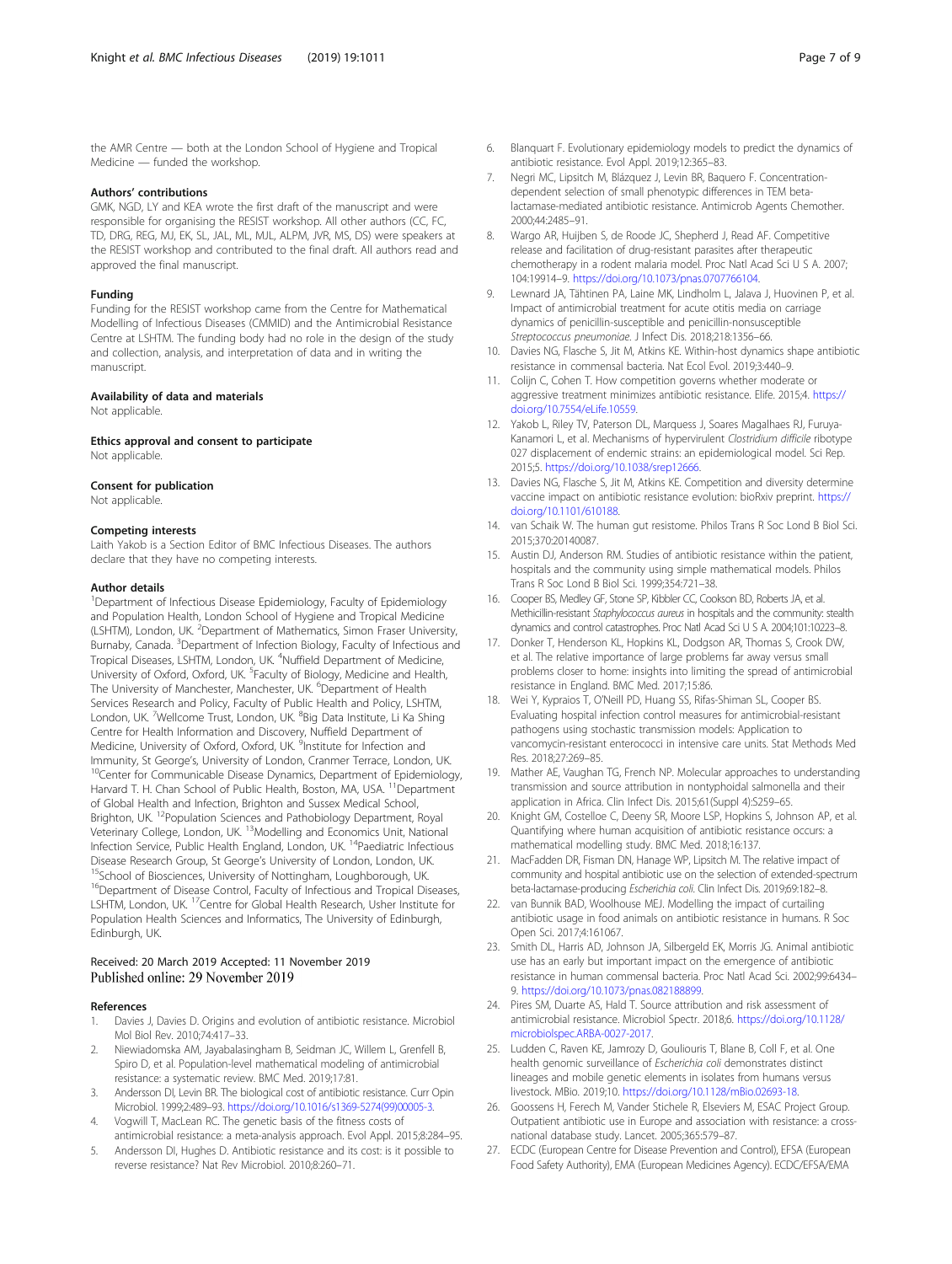<span id="page-7-0"></span>second joint report on the integrated analysis of the consumption of antimicrobial agents and occurrence of antimicrobial resistance in bacteria from humans and food-producing animals–Joint Interagency Antimicrobial Consumption and Resistance Analysis (JIACRA) Report. EFSA J. 2017;15:4872.

- 28. Colijn C, Cohen T, Fraser C, Hanage W, Goldstein E, Givon-Lavi N, et al. What is the mechanism for persistent coexistence of drug-susceptible and drugresistant strains of Streptococcus pneumoniae? J R Soc Interface. 2010;7:905–19.
- 29. Lehtinen S, Blanquart F, Croucher NJ, Turner P, Lipsitch M, Fraser C. Evolution of antibiotic resistance is linked to any genetic mechanism affecting bacterial duration of carriage. Proc Natl Acad Sci U S A. 2017;114:1075–80.
- 30. Lehtinen S, Blanquart F, Lipsitch M, Fraser C, with the Maela Pneumococcal Collaboration. On the evolutionary ecology of multidrug resistance in bacteria. PLoS Pathog. 2019;15:e1007763.
- 31. Blanquart F, Lehtinen S, Lipsitch M, Fraser C. The evolution of antibiotic resistance in a structured host population. J R Soc Interface. 2018;15: 20180040. <https://doi.org/10.1098/rsif.2018.0040>.
- 32. European Centre for Disease Prevention and Control (ECDC). Data from the ECDC Surveillance Atlas - Antimicrobial resistance. [https://ecdc.europa.eu/](https://ecdc.europa.eu/en/antimicrobial-resistance/surveillance-and-disease-data/data-ecdc) [en/antimicrobial-resistance/surveillance-and-disease-data/data-ecdc.](https://ecdc.europa.eu/en/antimicrobial-resistance/surveillance-and-disease-data/data-ecdc) Accessed 1 June 2019.
- 33. Center for Disease Dynamics, Economics & Policy (CDDEP). ResistanceMap. <https://resistancemap.cddep.org>. Accessed 1 June 2019.
- 34. World Health Organization (WHO). Global Antimicrobial Resistance Surveillance System (GLASS). <https://www.who.int/glass/>. Accessed 1 June 2019.
- 35. Cobey S, Baskerville EB, Colijn C, Hanage W, Fraser C, Lipsitch M. Host population structure and treatment frequency maintain balancing selection on drug resistance. J R Soc Interface. 2017;14. <https://doi.org/10.1098/rsif.2017.0295>.
- 36. Knight GM, Zimic M, Funk S, Gilman RH, Friedland JS, Grandjean L. The relative fitness of drug-resistant Mycobacterium tuberculosis: a modelling study of household transmission in Peru. J R Soc Interface. 2018;15. [https://](https://doi.org/10.1098/rsif.2018.0025) [doi.org/10.1098/rsif.2018.0025.](https://doi.org/10.1098/rsif.2018.0025)
- 37. Whittles LK, White PJ, Didelot X. Estimating the fitness cost and benefit of cefixime resistance in Neisseria gonorrhoeae to inform prescription policy: a modelling study. PLoS Med. 2017;14:e1002416. [https://doi.org/10.1371/](https://doi.org/10.1371/journal.pmed.1002416) [journal.pmed.1002416](https://doi.org/10.1371/journal.pmed.1002416).
- 38. Maher MC, Alemayehu W, Lakew T, Gaynor BD, Haug S, Cevallos V, et al. The fitness cost of antibiotic resistance in Streptococcus pneumoniae: insight from the field. PLoS One. 2012;7:e29407.
- 39. Salvatore PP, Becerra MC, Abel zur Wiesch P, Hinkley T, Kaur D, Sloutsky A, et al. Fitness costs of drug resistance mutations in multidrug-resistant Mycobacterium tuberculosis: a household-based case-control study. J Infect Dis. 2016;213:149–55.
- 40. Gifford DR, Moss E, Craig MacLean R. Environmental variation alters the fitness effects of rifampicin resistance mutations in Pseudomonas aeruginosa. Evolution. 2016;70:725–30. <https://doi.org/10.1111/evo.12880>.
- 41. Gifford DR, Krašovec R, Aston E, Belavkin RV, Channon A, Knight CG. Environmental pleiotropy and demographic history direct adaptation under antibiotic selection. Heredity. 2018;121:438–48.
- 42. Russ D, Kishony R. Additivity of inhibitory effects in multidrug combinations. Nat Microbiol. 2018;3:1339–45.
- 43. van Kleef E, Robotham JV, Jit M, Deeny SR, Edmunds WJ. Modelling the transmission of healthcare associated infections: a systematic review. BMC Infect Dis. 2013;13:294.
- 44. Robotham JV, Deeny SR, Fuller C, Hopkins S, Cookson B, Stone S. Costeffectiveness of national mandatory screening of all admissions to English National Health Service hospitals for meticillin-resistant Staphylococcus aureus: a mathematical modelling study. Lancet Infect Dis. 2016;16:348–56.
- 45. Atkins KE, Lafferty EI, Deeny SR, Davies NG, Robotham JV, Jit M. Use of mathematical modelling to assess the impact of vaccines on antibiotic resistance. Lancet Infect Dis. 2018;18:e204–13.
- Yakob L, Riley TV, Paterson DL, Marquess J, Clements AC. Assessing control bundles for Clostridium difficile: a review and mathematical model. Emerg Microbes Infect. 2014;3:e43.
- 47. Garnett GP, Cousens S, Hallett TB, Steketee R, Walker N. Mathematical models in the evaluation of health programmes. Lancet. 2011;378:515-25.
- 48. Joint Committee on Vaccination and Immunisation (JCVI). [https://www.gov.](https://www.gov.uk/government/groups/joint-committee-on-vaccination-and-immunisation) [uk/government/groups/joint-committee-on-vaccination-and-immunisation.](https://www.gov.uk/government/groups/joint-committee-on-vaccination-and-immunisation) Accessed 1 June 2019.
- 49. Naylor NR, Atun R, Zhu N, Kulasabanathan K, Silva S, Chatterjee A, et al. Estimating the burden of antimicrobial resistance: a systematic literature review. Antimicrob Resist Infect Control. 2018;7:58.
- 50. Cassini A, Högberg LD, Plachouras D, Quattrocchi A, Hoxha A, Simonsen GS, et al. Attributable deaths and disability-adjusted life-years caused by infections with antibiotic-resistant bacteria in the EU and the European Economic Area in 2015: a population-level modelling analysis. Lancet Infect Dis. 2019;19:56–66.
- 51. Chae C, Davies NG, Jit M, Atkins KE. Effect of pediatric Influenza vaccination on antibiotic resistance, England and Wales. Emerg Infect Dis. 2020;26(1) (epub ahead of print)). [https://doi.org/10.3201/eid2601.191110.](https://doi.org/10.3201/eid2601.191110)
- 52. Laxminarayan R, Duse A, Wattal C, Zaidi AKM, Wertheim HFL, Sumpradit N, et al. Antibiotic resistance-the need for global solutions. Lancet Infect Dis. 2013;13:1057–98.
- 53. National Institute for Health and Care Excellence (NICE). Antimicrobial stewardship: prescribing antibiotics. [https://www.nice.org.uk/advice/ktt9/](https://www.nice.org.uk/advice/ktt9/chapter/evidence-context) [chapter/evidence-context.](https://www.nice.org.uk/advice/ktt9/chapter/evidence-context) Accessed 1 June 2019.
- 54. Blanquart F, Lehtinen S, Fraser C. An evolutionary model to predict the frequency of antibiotic resistance under seasonal antibiotic use, and an application to Streptococcus pneumoniae. Proc Biol Sci. 2017;284. [https://doi.](https://doi.org/10.1098/rspb.2017.0679) [org/10.1098/rspb.2017.0679](https://doi.org/10.1098/rspb.2017.0679).
- 55. Lipsitch M, Bergstrom CT, Levin BR. The epidemiology of antibiotic resistance in hospitals: paradoxes and prescriptions. Proc Natl Acad Sci U S A. 2000;97:1938–43.
- 56. Ultsch B, Damm O, Beutels P, Bilcke J, Brüggenjürgen B, Gerber-Grote A, et al. Methods for health economic evaluation of vaccines and immunization decision frameworks: a consensus framework from a European vaccine economics community. Pharmacoeconomics. 2016;34:227.
- 57. National Institute for Health and Care Excellence (NICE). Guide to the methods of technology appraisal 2013. [https://www.nice.org.uk/process/pmg9/resources/](https://www.nice.org.uk/process/pmg9/resources/guide-to-the-methods-of-technology-appraisal-2013-pdf-2007975843781) [guide-to-the-methods-of-technology-appraisal-2013-pdf-2007975843781](https://www.nice.org.uk/process/pmg9/resources/guide-to-the-methods-of-technology-appraisal-2013-pdf-2007975843781). Accessed 1 June 2019.
- 58. The Lancet Respiratory Medicine. Antimicrobial resistance-what can we learn from climate change? Lancet Respir Med. 2016;4:845.
- 59. Review on Antimicrobial Resistance: tackling drug-resistant infections globally. [https://amr-review.org/Publications.html.](https://amr-review.org/Publications.html) Accessed 1 June 2019.
- 60. Cravo Oliveira Hashiguchi T, Ait Ouakrim D, Padget M, Cassini A, Cecchini M. Resistance proportions for eight priority antibiotic-bacterium combinations in OECD, EU/EEA and G20 countries 2000 to 2030: a modelling study. Euro Surveill. 2019;24. <https://doi.org/10.2807/1560-7917.ES.2019.24.20.1800445>.
- 61. de Kraker MEA, Stewardson AJ, Harbarth S. Will 10 million people die a year due to antimicrobial resistance by 2050? PLoS Med. 2016, e1002184;13.
- 62. Mostofsky E, Lipsitch M, Regev-Yochay G. Is methicillin-resistant Staphylococcus aureus replacing methicillin-susceptible S. aureus? J Antimicrob Chemother. 2011;66:2199–214.
- 63. Goldstein E, MacFadden DR, Karaca Z, Steiner CA, Viboud C, Lipsitch M. Antimicrobial resistance prevalence, rates of hospitalization with septicemia and rates of mortality with sepsis in adults in different US states. Int J Antimicrob Agents. 2019;54:23–34.
- 64. Laxminarayan R, Klugman KP. Communicating trends in resistance using a drug resistance index. BMJ Open. 2011;1:e000135.
- 65. Pouwels KB, Freeman R, Muller-Pebody B, Rooney G, Henderson KL, Robotham JV, et al. Association between use of different antibiotics and trimethoprim resistance: going beyond the obvious crude association. J Antimicrob Chemother. 2018;73:1700–7.
- 66. Smieszek T, Pouwels KB, Dolk FCK, Smith DRM, Hopkins S, Sharland M, et al. Potential for reducing inappropriate antibiotic prescribing in English primary care. J Antimicrob Chemother. 2018;73:ii36–43.
- 67. Aldeyab MA, Scott MG, Kearney MP, Alahmadi YM, Magee FA, Conlon G, et al. Impact of an enhanced antibiotic stewardship on reducing methicillinresistant Staphylococcus aureus in primary and secondary healthcare settings. Epidemiol Infect. 2014;142:494–500.
- 68. Lawes T, Lopez-Lozano J-M, Nebot CA, Macartney G, Subbarao-Sharma R, Dare CR, et al. Effects of national antibiotic stewardship and infection control strategies on hospital-associated and community-associated meticillin-resistant Staphylococcus aureus infections across a region of Scotland: a non-linear time-series study. Lancet Infect Dis. 2015;15:1438–49.
- 69. Lawes T, Lopez-Lozano J-M, Nebot CA, Macartney G, Subbarao-Sharma R, Wares KD, et al. Effect of a national 4C antibiotic stewardship intervention on the clinical and molecular epidemiology of Clostridium difficile infections in a region of Scotland: a non-linear time-series analysis. Lancet Infect Dis. 2017;17:194–206.
- 70. Timbrook TT, Hurst JM, Bosso JA. Impact of an antimicrobial stewardship program on antimicrobial utilization, bacterial susceptibilities, and financial expenditures at an Academic Medical Center. Hosp Pharm. 2016;51:703–11.